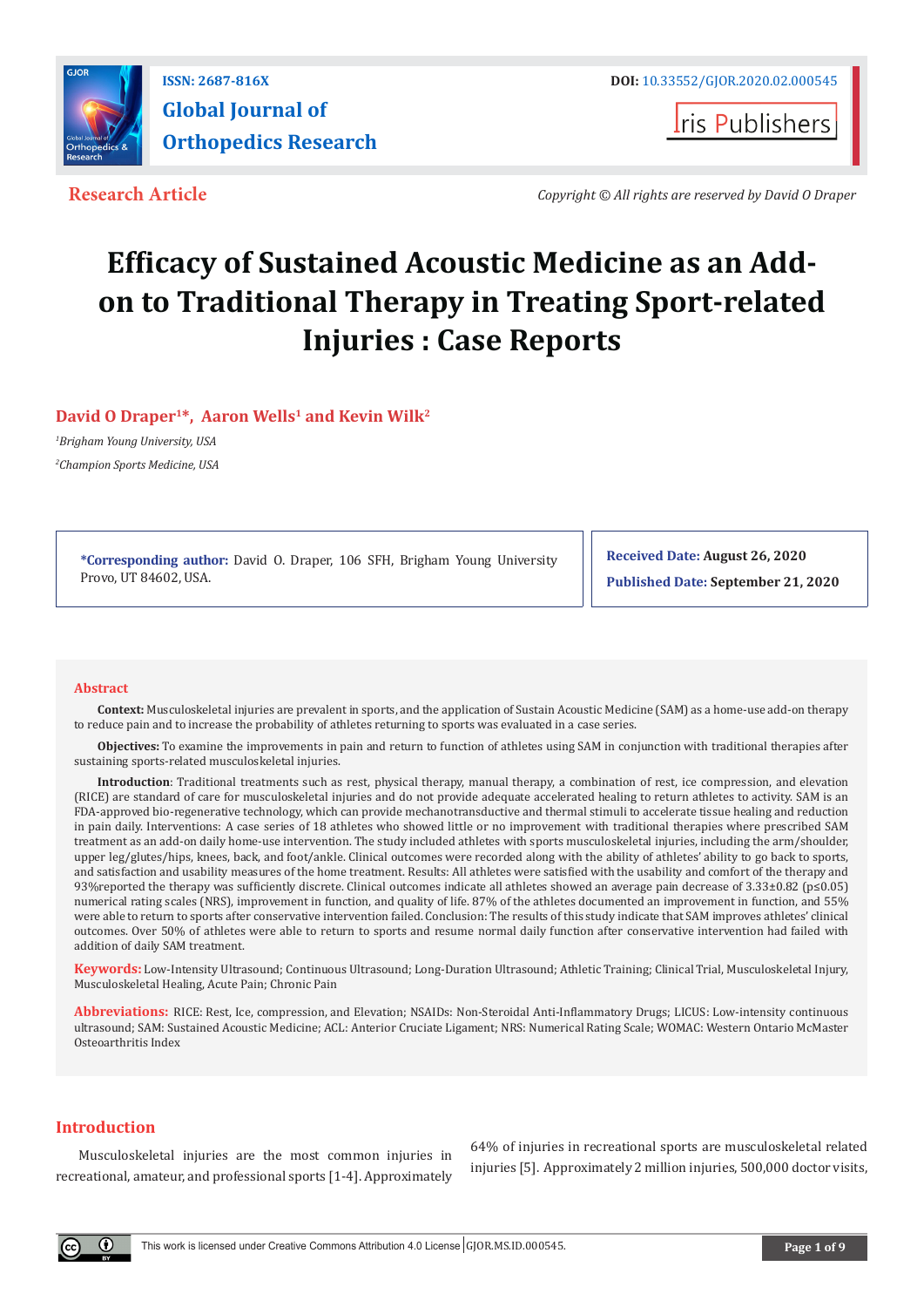and 30,000 hepatization in high school students are associated with sports injuries [5,6]. The National Institute of Arthritis and Musculoskeletal and Skin Diseases has reported that 2.6 million children under 19 years old get treated for musculoskeletal injuries in emergency departments [7]. Hootman et al. reported that more than 50% of sports injuries in college students are in lower extremities with additional injuries reported in upper extremities and back/neck [8]. Historical data of American college football players show an increased number of upper shoulder and arm surgeries. Professional sports data is relatively discreet. Ekstrand et al. has reported that average soccer players sustained 2 injuries per season, leading to missing 37 days in a season [1,9]. Furthermore, 92% of all muscle injuries are associated with lower limb: hamstring (37%), adductors (23%), quadriceps (19%), and calf muscles (13%)[10]. A recent study by Humprey et al. reported professional tennis players to sustain most of their injuries at muscles (24%), tendon (23.4%), and soft tissue bruising (6.5%)[3]. Detailed studies have shown that the overuse of musculoskeletal anatomy further adds to injuries and probabilities of the future of reinjuries [1].

The musculoskeletal healing process involves activation of the cascade of cellular and molecular pathways [11, 12]. The initial response to the injury is the activation of inflammatory cytokines. Acute inflammation is an essential part of the healing process, but chronic inflammation leads to the delayed healing process as well as further damage to the tissue; thus, it is necessary to remove inflammatory cytokines and initiate the regeneration of new tissue. Currently, to restrain the level of inflammation and enhance tissue healing, athletic trainers most commonly use rest, ice compression, and elevation (RICE) method. RICE reduces the inflow of the inflammatory factors, along with reducing the blood flow to the injury site [13,14]. RICE has limited efficacy in reducing inflammation and improving the rate of tissue regeneration over the healing process. Still, there is a need for add-on therapies to expedite the healing process and tissue regeneration [15-18].

Post-injury, the most important concern for an athlete is when to "return to play"? [19] This is a hard question to answer considering the multifactorial factors such as the site of injury, damage sustained, athletes' age, and the number of revised injuries along with other potential health concerns [19,20]. Doctors and athletic trainers are advised to have a conservative approach, but at the same time, it important to minimize the athlete's off-field time. Thus, it is important to come with more advance, innovative, and non-invasive therapies to accelerate tissue healing.

Ultrasound therapy provides a mechanotransducive localized stimulus to the injury site resulting in increased blood flow, oxygenation, exchange of nutrition, and accelerated tissue healing resulting in inhibition of inflammation [21-25]. Multiple studies have shown tissue regenerative properties of ultrasound. Ultrasound increases the rate of bone healing by decreasing initial infiltration of cytokines increasing, angiogenesis, chondrogenesis, and bone

remodeling [22,23,26,27]. Studies have concluded the application of ultrasound increases the rate of tendon-bone interface healing in preclinical models [28-31]. Walsh et al. has shown similar trends in anterior cruciate ligament reconstruction [31].

Ultrasound is a non-invasive therapy with significant data supporting its regenerative efficacy in preclinical studies [21,28,32- 34]. The effectiveness of ultrasound is dependent on multiple factors such as duty cycle, intensity, duration, frequency, and energy [21,35- 37]. While ultrasound therapy has been around for a long time, its transformation to clinical practice has been limited due to the optimization of ultrasound parameters. Low-intensity continuous ultrasound (LICUS) has shown the potential to accelerate the tissue regeneration process significantly. Sustained Acoustic Medicine (SAM) uses LICUS to expedite the healing process and have shown encouraging results in clinical studies [28,38-43]. SAM® has been approved for pain management by Food and Drug Management (FDA). Langer et al., in a clinical study (n=30) has shown that after use application of SAM (3MHz, 0.132W/cm2, 18720 Joules) for 4 hours reduced pain by 15% compared to 7% in the placebo group in Trapezium muscle spasm. They also showed  $52\%$  (p<0.05) improvement in the visual analog score (VAS) in rotator cuff pain, 40% (p<0.03) pain reduction in osteoarthrosis patients (N=47), and 4.28 point VAS (p<0.001) decrease in tendon pain relief and recovery (N=25) after 6 weeks of treatment [41,42]. Lewis et al. has reported an up to 1point increase in Global Rating of Change (GROC) score and a 25% reduction in VAS reduction after 10 days of SAM treatment in chronic myofascial pain [43]. The objective of this study is to evaluate the effects of SAM in sports-related injuries as an adjuvant therapy to athletes when conservative treatment fails.

# **Materials and Methods**

#### **Participants**

Participants (N=18) included amateur and professional athletes from different sports who did not respond to traditional musculoskeletal therapies with an average age of 30±13.31 (13 Males, 5 Female) Table 1. Participate were screened before the study and excluded from the study if they 1) had surgeries, 2) used opioid-based medication, 3) any implants, 4) Intramuscular or articular steroid injections, and 5) using systemic/oral nonsteroidal anti-inflammatory drugs (NSAIDs). The participants were included if they 1) using adjunctive therapy, 2) sports-related injury, and 3) cognitively able to follow the instruction to use the medical device. The participants included athletes with arm injuries (n=3), shoulder  $(n=1)$ , neuropathy  $(n=1)$ , back  $(n=3)$ , ribs  $(n=1)$  upper leg (n=5), knee (n=3), and foo/ankle (n=1) Figure 1. The participants signed the consent form, and observations were conducted per declaration for Helsinki [44] (Table 1) (Figure 1).

# **SAM Device**

The LICUS was delivered using an FDA approved SAM® (ZetrOZ Systems LLC, Trumbull, CT) (Figure 2). The device consists of two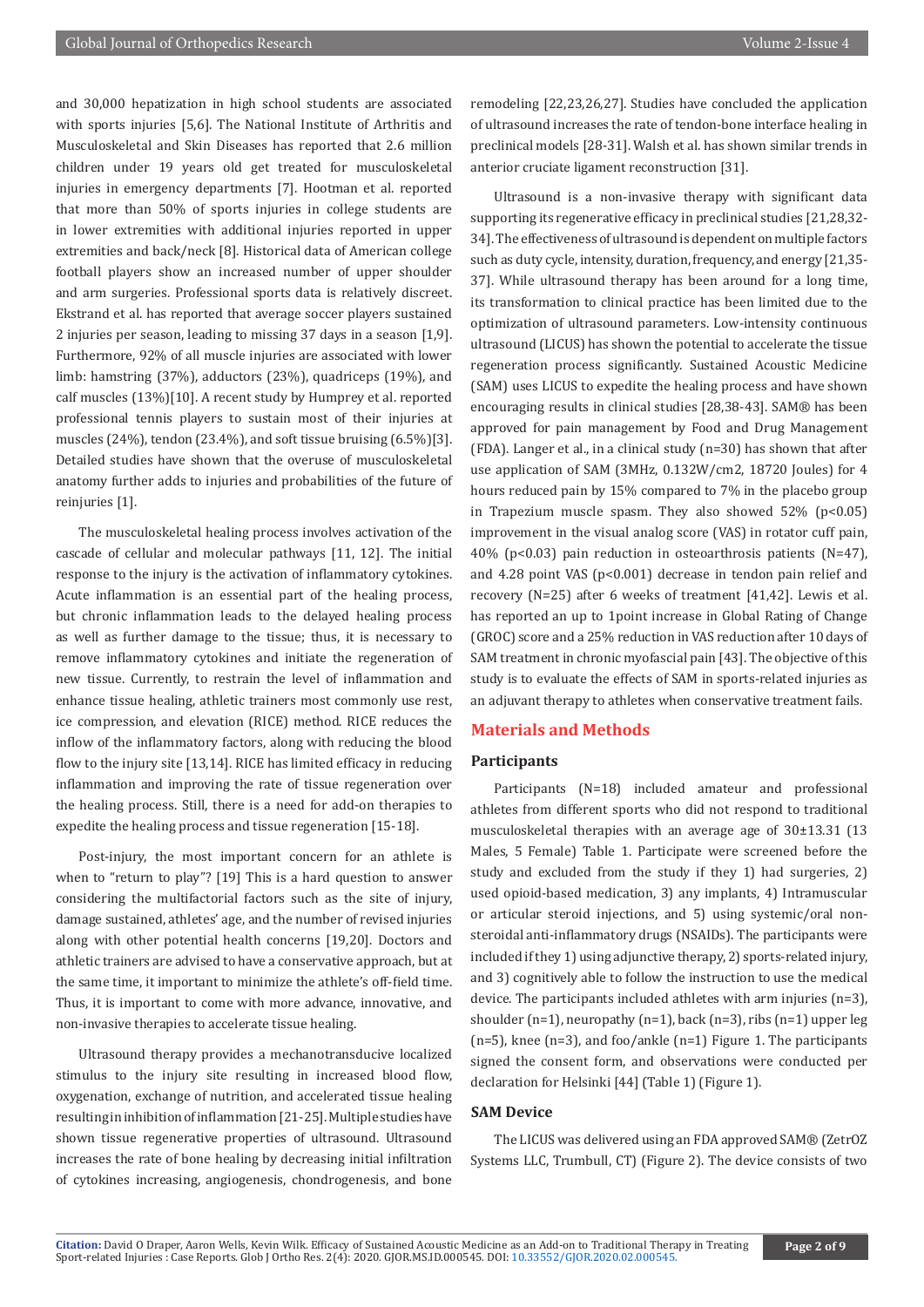transducers that deliver ultrasound at 3MHz, 0.132W/cm2, 1.3W, each delivering total of 18720 Joules over 4 hours of treatment. Athletes were trained to use how to use the device properly with an ultrasound gel adhesive patch by trained medical staff (Figure 2,3).





**Figure 2:** The SAM® device Two transducers (Crystals) and one power controller in an arm strap. Two transducers deliver ultrasound at 3MHz, 0.132W/cm2, 1.3W, each delivering total of 18720 Joules over 4 hours of treatment.



**Figure 3:** Application of SAM® to the shoulder.

#### **Table 1:** Athlete cohort and demographics.

| Location | <b>Diagnosis</b>   | Age           | Gender | Sport        |
|----------|--------------------|---------------|--------|--------------|
| Arm      | Left epicondylosis | 38            | М      | Gym/exercise |
| Arm      | Olecronon bursitis | $\sim$<br>ے ت | M      | Gym/exercise |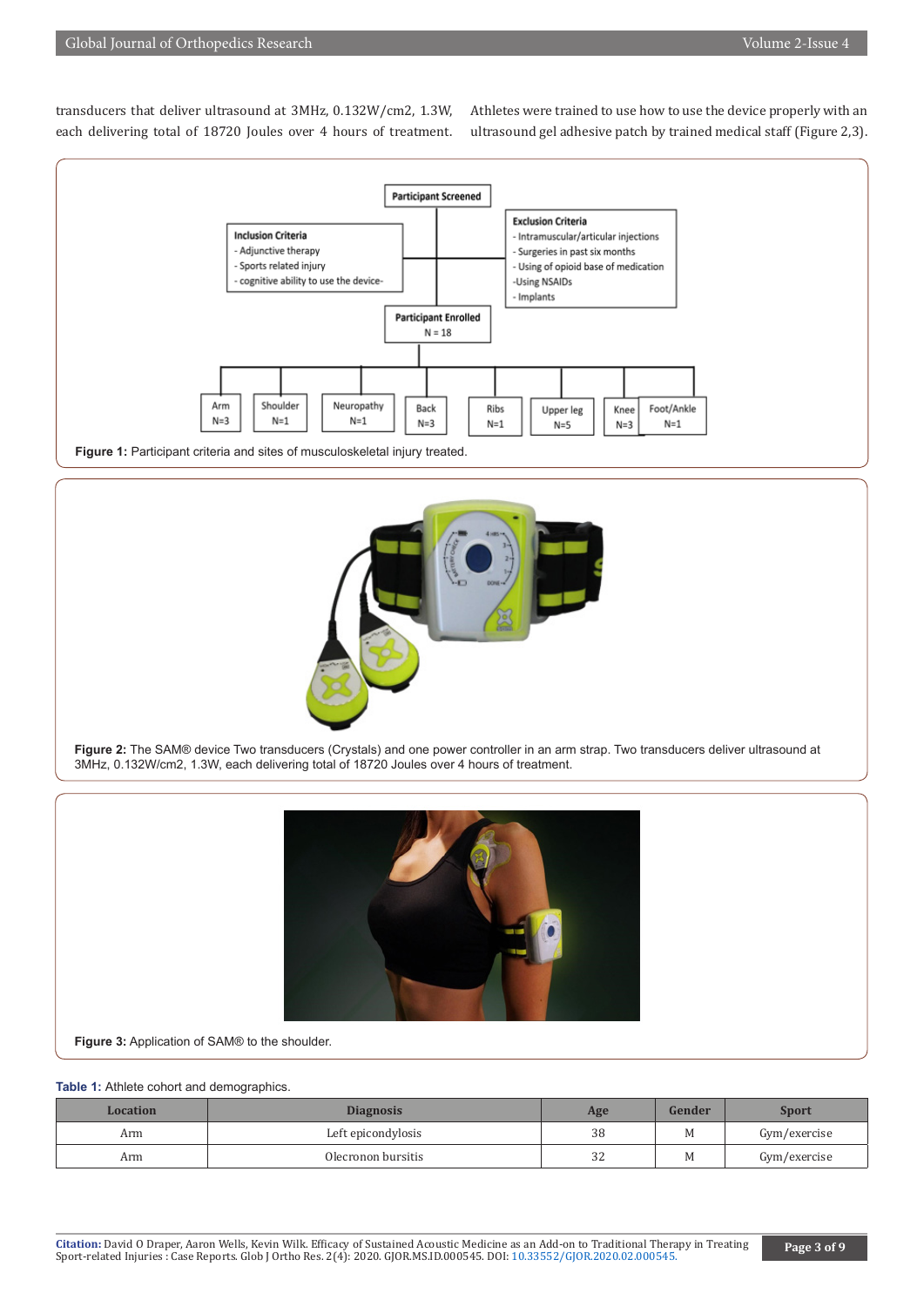| Arm        | Radial contusion                              | 17 | F            | Softball     |  |
|------------|-----------------------------------------------|----|--------------|--------------|--|
| Shoulder   | Chronic supraspinatus tendinosis, impingement | 32 | M            | Baseball     |  |
| Neuropathy | Left-arm neuropathy                           | 35 | M            | Unknown      |  |
| Back       | Lumbar disc herniation                        | 20 | F            | Crew         |  |
| Back       | Lumbar disc herniation                        | 54 | M            | Golf         |  |
| Back       | Low back pain                                 | 45 | M            | Basketball   |  |
| Ribs       | $12th$ rib bone bruise                        | 18 | M            | Hockey       |  |
| Upper Leg  | Right hip piriformis syndrome                 | 16 | M            | Soccer       |  |
| Upper Leg  | Hip flexor/quadriceps strain                  | 30 | M            | Baseball     |  |
| Upper Leg  | Right hamstring strain                        | 15 | $\mathbf{F}$ | Soccer       |  |
| Upper Leg  | Hamstring tear                                | 32 | M            | Baseball     |  |
| Upper Leg  | Gluteus medius tendinopathy                   | 60 | F            | Gym/exercise |  |
| Knee       | Patellar tendinosis                           | 37 | M            | Running      |  |
| Knee       | Right knee; ACL tear                          | 17 | F            | Basketball   |  |
| Knee       | Osteochondral fracture                        | 24 | M            | Football     |  |
| Foot/Ankle | Distal posterior tibial tendinopathy          | 19 | M            | Lacrosse     |  |

# **Table 2:** Device Use.

| Device Use                                                            | Yes | No |
|-----------------------------------------------------------------------|-----|----|
| Was the device easy to use? Would you describe sam as "userfriendly"? | 18  |    |
| Is the device sufficiently discrete?                                  |     |    |
| Is the device comfortable to wear while going about daily activities? | 18  |    |
| Did the patient experience any skin sensitivity?                      |     |    |

| Loca-<br>tion   | Diagno-<br>sis                                                     | <b>Treatments</b><br><b>Per Week</b> | Pre-Sam<br><b>Treatment</b>                                                               | <b>Effects</b>    | <b>Additive Treat-</b><br>$ment + Sam$    | <b>Treatment</b><br><b>Timeline</b><br>(Weeks) | <b>Pain Reduc-</b><br>tion | <b>Increased ROM/</b><br><b>Function</b> | <b>Returned To</b><br><b>Work/Sports</b> |
|-----------------|--------------------------------------------------------------------|--------------------------------------|-------------------------------------------------------------------------------------------|-------------------|-------------------------------------------|------------------------------------------------|----------------------------|------------------------------------------|------------------------------------------|
| Arm             | Left<br>epicondy-<br>losis                                         | $7\overline{ }$                      | Ice. Rest.                                                                                | Minimal<br>Change | Ice. Rest.                                | $\mathbf{1}$                                   | Yes                        | Yes                                      | Yes                                      |
| Arm             | Olecronon<br>bursitis                                              | $\overline{7}$                       | Typical PT,<br>stretching                                                                 | No Change         | manual therapy,<br>therapy educa-<br>tion | $\overline{2}$                                 | Yes                        | Yes                                      | N <sub>o</sub>                           |
| Arm             | Radial<br>contusion                                                | 7                                    | Ice                                                                                       | No change         | manual therapy,<br>therapy educa-<br>tion | $\mathbf{1}$                                   | Yes                        | Yes                                      | Yes                                      |
| Shoul-<br>der   | Chronic<br>supraspi-<br>natus ten-<br>dinosis.<br>impinge-<br>ment | $\overline{7}$                       | Heat,<br>Ice, rest,<br>stretching,<br>electrical<br>stimula-<br>tion, manu-<br>al therapy | No change         | Muscle therapy,<br>muscle activa-<br>tion | $\overline{2}$                                 | Yes                        | Yes                                      | Yes                                      |
| Neurop-<br>athy | Left-arm<br>neuropa-<br>thy                                        | $\overline{7}$                       | Typical PT,<br>stretching                                                                 | No Change         | manual therapy,<br>therapy educa-<br>tion | $\overline{2}$                                 | Yes                        | Yes                                      | Yes                                      |
| Back            | Lumbar<br>disc her-<br>niation                                     | 5                                    | Typical PT,<br>stretching                                                                 | No Change         | manual therapy,<br>therapy educa-<br>tion | $\mathbf{1}$                                   | Yes                        | Yes                                      | N <sub>o</sub>                           |
| Back            | Lumbar<br>disc her-<br>niation                                     | 6                                    | Strength,<br>ROM, Mas-<br>sage                                                            | No Change         | Manual Ther-<br>apy, Muscle<br>Activation | $\mathbf{1}$                                   | Yes                        | Not Significant                          | No                                       |
| Back            | Low back<br>pain                                                   | 5                                    | Typical PT,<br>stretching                                                                 | No Change         | manual therapy,<br>therapy educa-<br>tion | $\overline{2}$                                 | Yes                        | Not Significant                          | N <sub>o</sub>                           |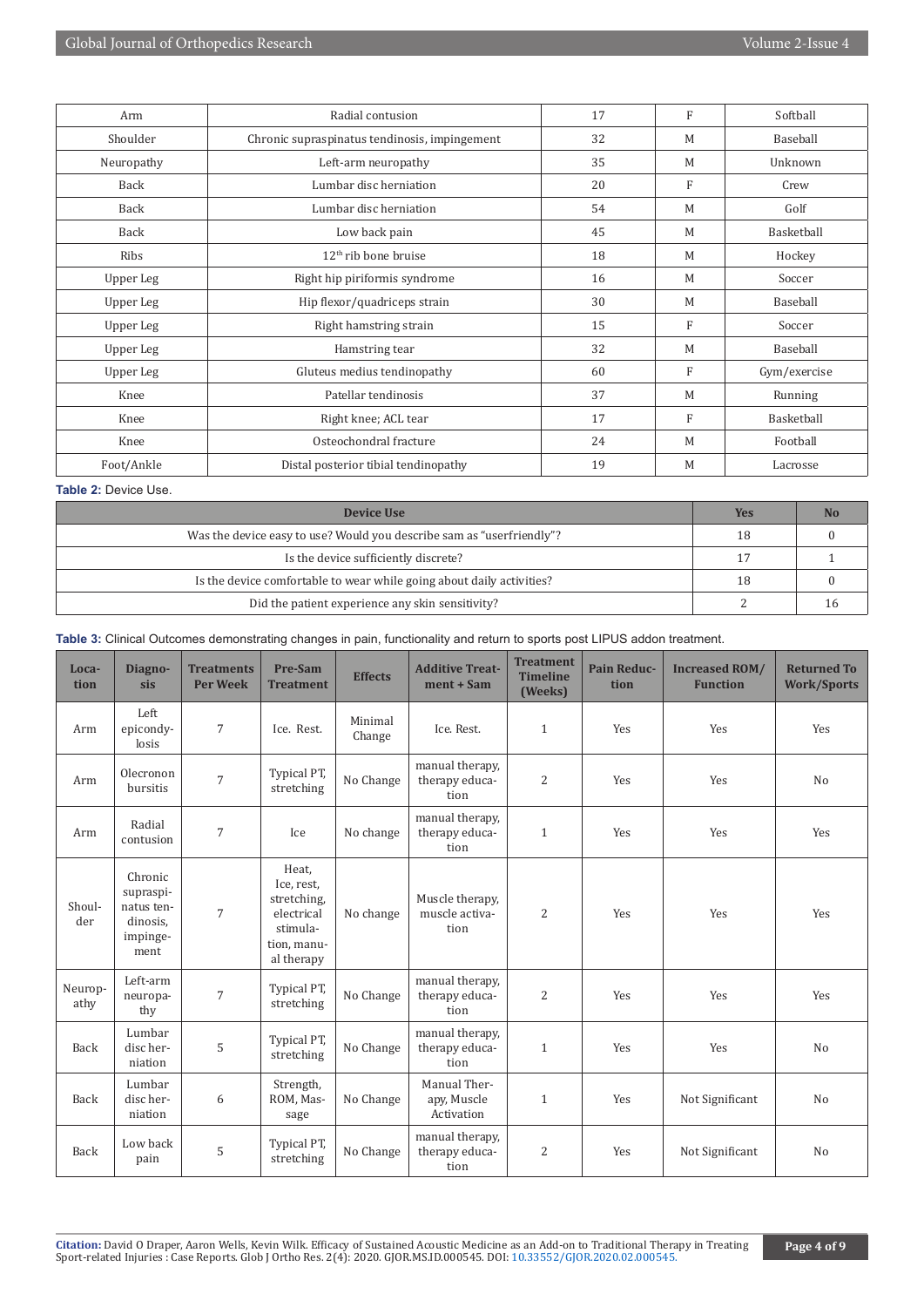| Ribs           | 12th rib<br>bone<br>bruise                         | $\overline{4}$   | Manual<br>therapy,<br>heat.<br>nutritional<br>changes                                                            | Minimal<br>Change | Physical ther-<br>apy                                        | $\mathbf{1}$   | Yes | Yes | Yes            |
|----------------|----------------------------------------------------|------------------|------------------------------------------------------------------------------------------------------------------|-------------------|--------------------------------------------------------------|----------------|-----|-----|----------------|
| Upper<br>Leg   | Right hip<br>piriformis<br>syndrome                | 5                | Ice, Heat                                                                                                        | No Change         | Muscle therapy,<br>heat                                      | 3              | Yes | Yes | N <sub>o</sub> |
| Upper<br>Leg   | Hip flex-<br>or/quad-<br>riceps<br>strain          | $\overline{7}$   | None                                                                                                             | None              | manual therapy,<br>therapy educa-<br>tion                    | $\overline{c}$ | Yes | Yes | Yes            |
| Upper<br>Leg   | Gluteus<br>medius<br>tendinop-<br>athy             | $\sqrt{ }$       | Surgery.<br>RICE. ACL<br>rehab                                                                                   | No Change         | Ice. Soft tissue<br>mobilization.<br>ACL rehab               | $\mathbf{1}$   | Yes | Yes | Yes            |
| Upper<br>Leg   | Right<br>hamstring<br>strain                       | $\sqrt{ }$       | Manual<br>therapy,<br>Muscle<br>activation,<br>Ice                                                               | Minimal<br>Change | Manual Ther-<br>apy, Muscle<br>activation, Ice               | 8              | Yes | Yes | Yes            |
| Upper<br>Leg   | Ham-<br>string<br>tear                             | $\sqrt{3}$       | Rest, ice,<br>compres-<br>sion                                                                                   | No change         | manual therapy,<br>therapy educa-<br>tion                    | $\mathbf{1}$   | Yes | Yes | N <sub>o</sub> |
| Knee           | Patellar<br>tendinosis                             | $\boldsymbol{7}$ | Manual<br>therapy,<br>ice, muscle<br>activation                                                                  | Minimal<br>Change | Manual therapy,<br>muscle activa-<br>tion                    | $\overline{4}$ | Yes | Yes | Yes            |
| Knee           | Right<br>knee; ACL<br>tear                         | $\sqrt{7}$       | Manual<br>therapy,<br>Heat pack,<br>nutrition<br>changes                                                         | Minimal<br>Change | Manual therapy                                               | $\overline{c}$ | Yes | Yes | Yes            |
| Knee           | Osteo-<br>chondral<br>fracture                     | $\sqrt{ }$       | MicroFrac-<br>ture Sur-<br>gery/RICE/<br>Soft Tissue<br>mobiliza-<br>tion/Neu-<br>romuscular<br>Reeduca-<br>tion | Minimal<br>Change | Ice. Soft tissue<br>mobilization.<br>ACL rehab               | $\overline{7}$ | Yes | Yes | Yes            |
| Foot/<br>Ankle | Distal<br>posterior<br>tibial<br>tendinop-<br>athy | $\overline{4}$   | Ice. Rest.                                                                                                       | No Change         | Ice. Soft tissue<br>mobilization.<br>Therapeutic<br>Exercise |                | Yes | Yes | No             |

# **Result**

#### **Device use and utility**

17 out of 18 athletes found SAM® user friendly, one athlete reported olecranon bursitis. Two athletes reported minor skin irritation due to the adhesives used (Table 2).

# **Clinical outcomes**

The objective of this report was to examine the clinical change in pain associated with injury after treatment with SAM® and return to regular functional activity or sports after the failure of conservative therapy (Table 3). All athletes (100%) stated they had a benefit from using the device and had an improvement in

pain with the average reported a decrease of  $3.33\pm0.82$  (p  $\leq 0.05$ ) numerical rate scale (NRS) on the scale of 1 – 10 for 6 patients who reported pain score. All other patients reported the effectiveness of SAM® treatment. Sixteen (16) out of 18 athletes (89%) indicated an improvement in range of motion, and 10 out of 18 (55%) reported to return to sporting activities after approximately 2.25 weeks of intervention. Case Results by Injury Site

# **Arm**

**Elbow1:** Two patients were treated with SAM® for elbow injuries. The first athlete was a 38-year old male athlete with chronic left epicondylitis with pain worsened during movement and gripping. Traditional physical therapy and stretching were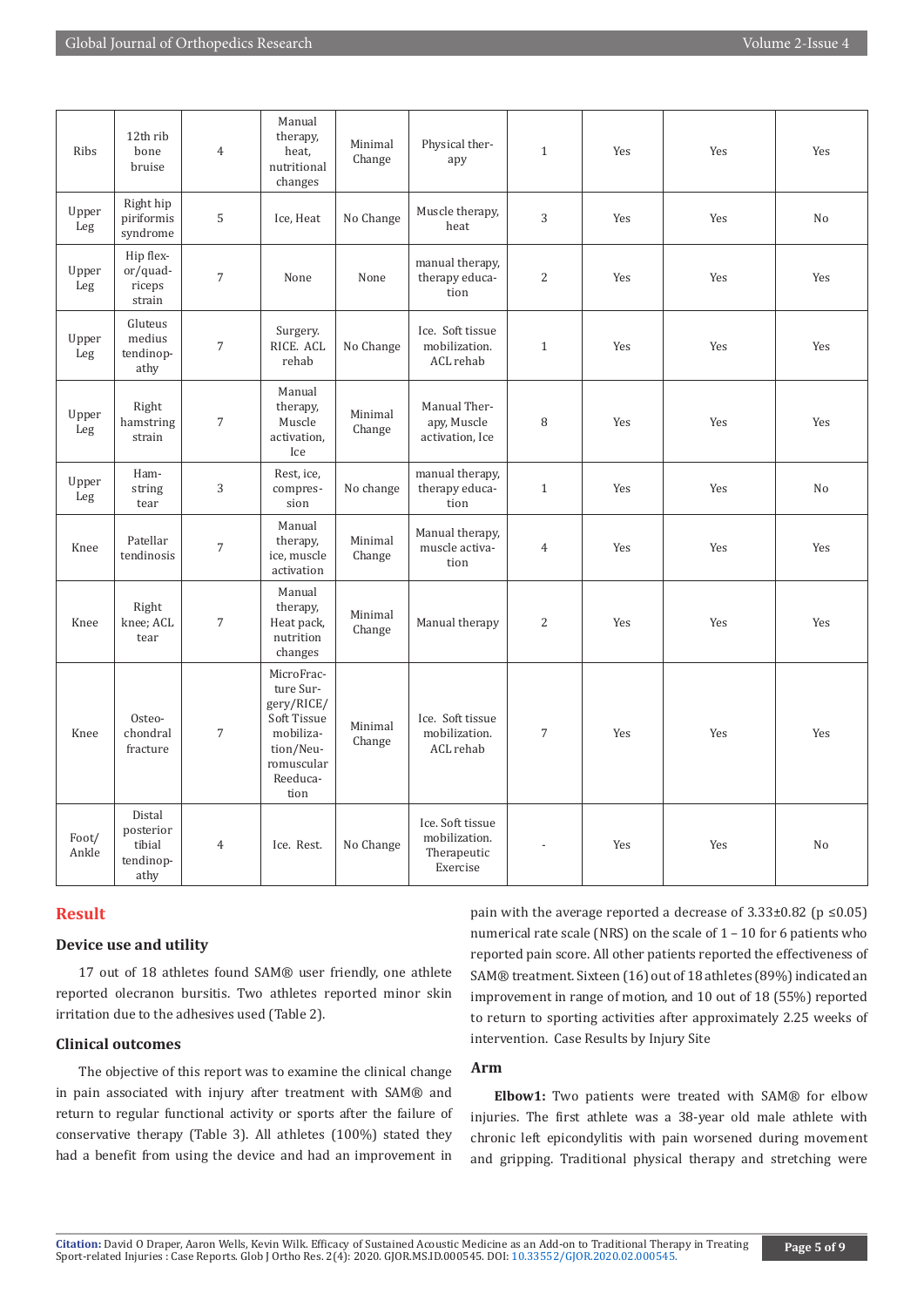unsuccessful in rehabilitation. The addition of SAM® for 4 hours per day for 1 week resulted in significant relief of pain and resulting in a return to sporting activities.

**Elbow2:** The second athlete was a 32-year old male with olecranon (elbow) bursitis associated with physical exercise lasting 2 weeks. Minimal change in symptoms were reported with ice and rest. The addition of SAM® to his treatment regimen for 4 hours /day, for 2 weeks resulted in a reduction in pain severity. This athlete had an overall improvement in symptoms that allowed him to "perform activities of daily living and work activities with reduced pain." Radius. A 17-year old female softball pitcher with an acute injury was treated with SAM®; she had a contusion of her left radius (non-throwing arm) due to direct impact, resulting in sharp, localized pain that was further aggravated by continuing to pitch. The icing alone was inadequate to relieve pain. She was treated with soft tissue mobilization and SAM® (4 hours daily for 1 week), leading to an overall improvement in pain and enabling her to return to softball.

# **Shoulder**

A 32-year old male professional baseball pitcher with chronic (2 years) supraspinatus tendinosis and impingement syndrome were treated with heat, ice, rest, stretching, electrical stimulation, and manual therapy for 2 years. The addition of SAM® ( 4 hours/ day) for 3 days per week for 1 week, along with muscle therapy, increased range-of-motion, and reduced pain (Figure 2).

#### **Neuropathy**

 A 35-year old male reported sharp pain with numbness/ tingling in his left arm that radiated to his hand. The neuropathic pain was present in rest and at gripping motion and daily function. Prior treatment with typical physical therapy and stretching, as well as therapeutic ultrasound, were unsuccessful at relieving pain. This patient was treated with SAM® for 4 hours/day for 2 weeks, along with manual therapy, therapeutic exercise, resulting in a significant decrease in pain. He displayed an increased range of motion, decreased tissue density, and increased strength and gripping while a reduction in tingling and numbness.

#### **Back**

**Herniated Disc 1:** A 20-year old female amateur rower with a lumbar disc herniation, reported sharp and radiating pain, with numbness and tingling lasting 2-3 weeks at the time. This athlete was treated with SAM® for 4 hours/day for 2 weeks, in combination with manual therapy, and therapeutic exercise. The athlete reported relief of pain and an increased range of motion. She was able to attain "pain-free daily function, and to resume running and working out."

**Herniated Disc 2:** A 54-year old male professional golfer with 46 years in the sport who had a lumbar disc herniation. He had temporary pain relief with manual therapy, ice, and muscle

activation sufficient to participate in sport, but symptoms inevitably returned within approximately 2 weeks. The SAM® was added (4 hours/day, 5 days per week) into his treatment regimen, along with manual therapy and muscle activation for 2 weeks. The athlete reported, SAM® as a valuable treatment alternative for times when muscle activation therapy was not available.

**Herniated Disc 3:** A 45-year old male amateur basketball player with chronic low back pain that worsened with play (during and after basketball). Manual therapy combined with using SAM® 4 hours/day, 5 days/week for 2 weeks resulted in marked pain relief; specifically, he improved from having constant pain during exercise to having no pain during and after playing basketball with combined treatment. As a result of the decrease in pain, the athlete was able to have longer endurance on the court leading to improved overall function and improved active field time.

### **Ribs**

An 18-year old male amateur hockey forward was treated for a bruise to the 12th rib. No pain was reported at rest, but sharp pain was reported at the movement. X-rays were negative for fracture. Initial therapy with manual therapy, heat, and nutritional changes yielded minor positive changes. However, when SAM® was added (4 hours/day, 4 days over 1 week), the combined therapy changed the quality of his pain from "sharp" to "dull" and activity from moderate to mild.

# **Upper Leg**

Piriformis. 16-year old male soccer goalkeeper with chronic (>1 year) piriformis syndrome affected his right hip. Traditional physical therapy, including stretching and use of therapeutic ultrasound, was unsuccessful at alleviating his symptoms. The combination of manual therapy, therapeutic exercises, education, in conjunction with the SAM®, used for 4 hours/day for 2 weeks, resulting in pain relief, reduction in strained tissue, and a return to functional goalie activities.

Hip Flexor/Quadriceps Strain. A 30-year old male professional baseball player (shortstop) with 20 years of experience in the sport. He had a hip flexor/quadriceps strain with sharp pain on extension. Conservative therapy with ice and heat yielded negligible improvement in symptoms. After 2 weeks of symptoms, the addition of SAM® therapy for 4 hours/day, 5 days over 1 week, resulted in a reduction of pain and increased range-of-motion with extension.

**Hamstring 1:** A 15-year old female amateur soccer midfielder with more than 5 years in the sport. She suffered right hamstring strain with chronic symptoms (>1 year) resulting from an apparent biomechanical imbalance. She reported sharp pain in the hamstring, particularly with running. Conservative physical therapy had been unsuccessful. Manual therapy, therapeutic exercises, and education were combined with daily SAM treatment (4 hours/day) for 1 week. The athlete then continued to use SAM® sporadically for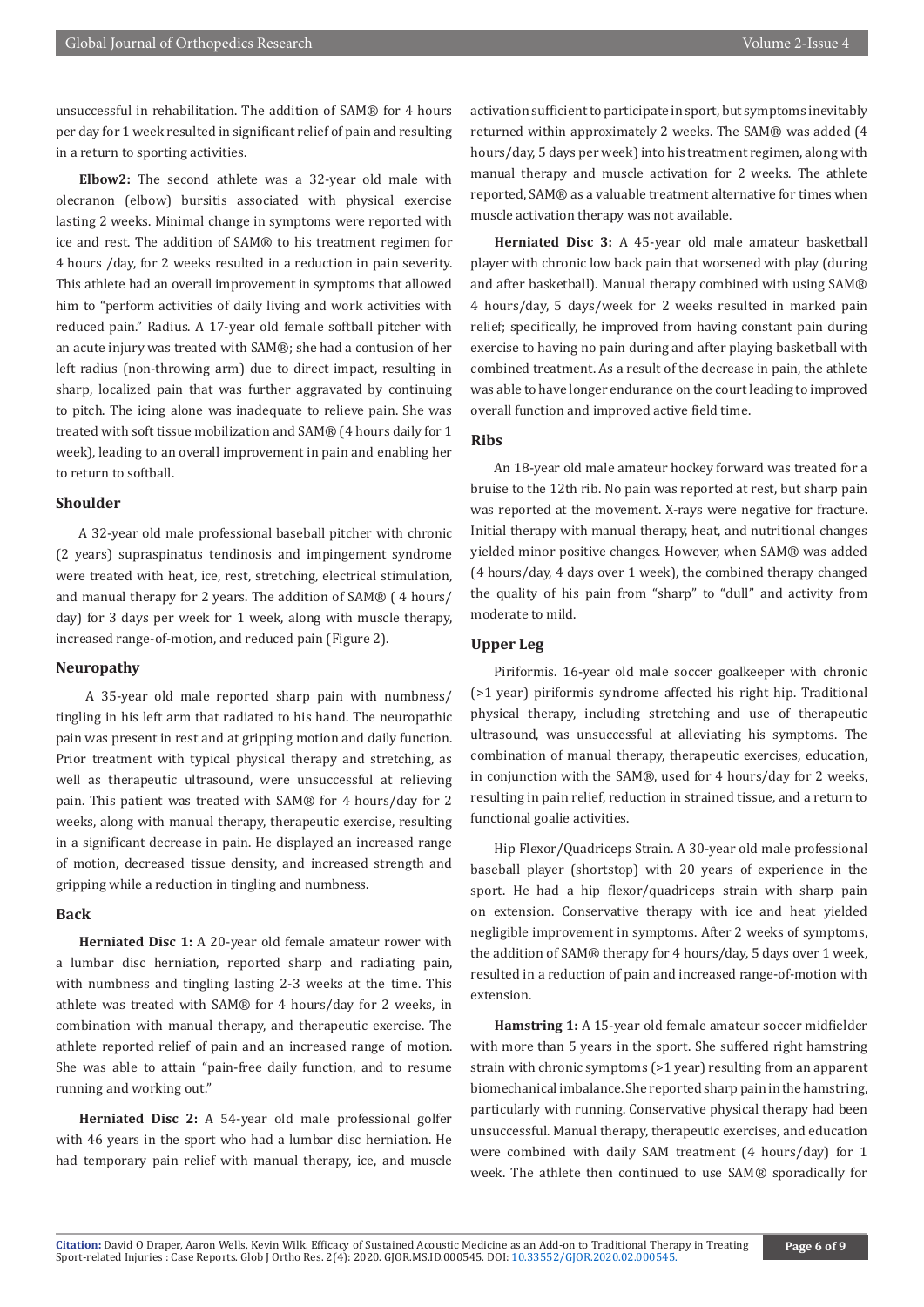over 2 months. The combined treatment protocol led to significant pain relief, allowing her to increase her speed and to resume soccer activities.

**Hamstring 2:** A 32-year old male professional baseball player (2nd baseman) with 22 years in the sport. He was treated for a hamstring tear (biceps femoris) with minimal benefit perceived from strength, range-ofmotion, and massage therapy. A 3-week treatment with SAM® (4 hours/day, 5 days/week) together with manual therapy and muscle activation resulted in pain relief and contusion reduction and a change in the quality of the residual pain from "sharp" to "dull.". This athlete reported that he "could feel an immediate impact of treatment" during and after the treatment sessions by the heating of the tissue and the increased range of motion (Figure 3).

Tendinopathy. A 60-year old female with chronic gluteus medius tendinopathy associated with physical exercise. The pain was worsened by loading of the leg going up and downstairs, and by single-leg exercises. She was treated with manual therapy, muscle activation, ice, and SAM® (4 hours/day, 6 days in 1 week). She reported mild pain relief with treatment with a reduction in pain severity.

#### **Knee**

Patellar Tendinosis. A 37-year old male amateur marathoner, who was new to the sport. He developed patellar tendonitis of his right knee and has had symptoms lasting 2-3 months. The pain was worsened by running and weight-bearing. Conservative treatment with RICE showed little effects. The addition of SAM® to RICE for 4 hours/day resulted in pain relief and functional improvement, enabling him to run and compete in the Boston Marathon.

**Anterior Cruciate ligament tear:** A 17-year old female basketball shooting guard with an anterior cruciate ligament (ACL) tear of her right knee underwent knee surgery. After surgery, RICE, and an ACL rehabilitation program, she did not have any change in the tendon symptoms. SAM® (4 hours/day) was then added to her treatment regimen for 2 weeks resulting in an improvement in pain and swelling, allowing her to continue to progress through the ACL rehabilitation program.

**Osteochondral Fracture:** A 24-year old male professional football player (right tackle) with a right medial osteochondral fracture. He was treated with microfracture surgery, RICE, soft tissue mobilization, and neuromuscular re-education yielding limited effectiveness on reduction of pain. Addition of SAM (4 hours/day for 4 weeks) the athlete reported reduced pain and tightness in the injured knee, allowing him to progress through rehabilitation effectively.

# **Foot/Ankle**

A 19-year-old male amateur lacrosse player was treated with SAM® for bilateral distal posterior tibial tendinopathy. The athlete has been dealing with overuse injury for approximately 12 weeks

and had not improved with conservative therapy (RICE). The addition of SAM® for 4-hour daily treatments for 4 weeks applied to the ankles, in combination with RICE, soft tissue mobilization, and therapeutic exercise. The athlete reported improvements in pain and tightness with treatment. He experienced a reduction in pain and was able to return to lacrosse.

#### **Discussion**

The current study describes a case series of 18 athletes treated with SAM® as adjunct therapy at a single sports medicine rehabilitation clinic. SAM® treatment resulted in reduced pain and improved function across numerous muscles, ligament, and tendon conditions. Most of the athletes examined were able to return to normal activity and function, including sports, during their treatment period. These athletes previously underwent surgeries or were being considered for surgery.

These studies used SAM® (ZetrOZ System LLC) device with two transduces to deliver SAM® at 3MHz, at an intensity of 0.132W/ cm2 per transducer. Delivering 18720 Joules of energy over 4 hours of treatment. Multiple studies have shown the efficacy of SAM® device as an efficient technology to provide consistent SAM® over 4 hours [28,38-41,43,45]. Lewis et al. have demonstrated a constant acoustic signal and its effect on chronic myofascial pain, with a 25% reduction in the pain after 10 days of treatment and a 30 % decrease in rotator cuff tendinopathy after 12 treatments [43,46]. Similarly, best et al. has shown 3.94 (n=20, p<0.002) point decrease point reduction in elbow tendionopathathy (n=20) and 2.83 kg increase grip strength (p=0.02) after 6 weeks of treatment of SAM®[47]. SAM has also been shown to be effective for osteoarthritis.

Langer et al. showed a statistically significant 20% mobility in arthritic patients after 4 weeks of patients with SAM®[41]. In a clinical study, Draper et al. determined the efficacy of SAM® with 90 arthritis patients. After 6 weeks of treatment, patients treated with active SAM® show 1.96 points (p<0.0001) decrease in the Numerical Rating Scale (NRS) of pain relative to 0.85 points in the placebo group. The Western Ontario McMaster Osteoarthritis Index (WOMAC) score also improved by 505 points in the active group relative to 311 points in the placebo group (p=0.02) [38].

The data for the effectiveness of ultrasound for inhibition of inflammation through inhibiting cytokines, recruiting stem cells to injury sites, increasing the rate of tissue regeneration through matrix formation via collagen alignment, and other matrix protein has been shown for decades in preclinical studies [48]. Still, the translation of ultrasound to clinical application has lagged [48]. One of the factors causing lagging of the ultrasound technology from preclinical to clinical application is the optimization of its parameters. The current studies with SAM® provide us with encouraging data showing the effectiveness of ultrasound as in the clinical setting and its translation from preclinical to real-life clinical settings [28,38,40,43,46,49,50].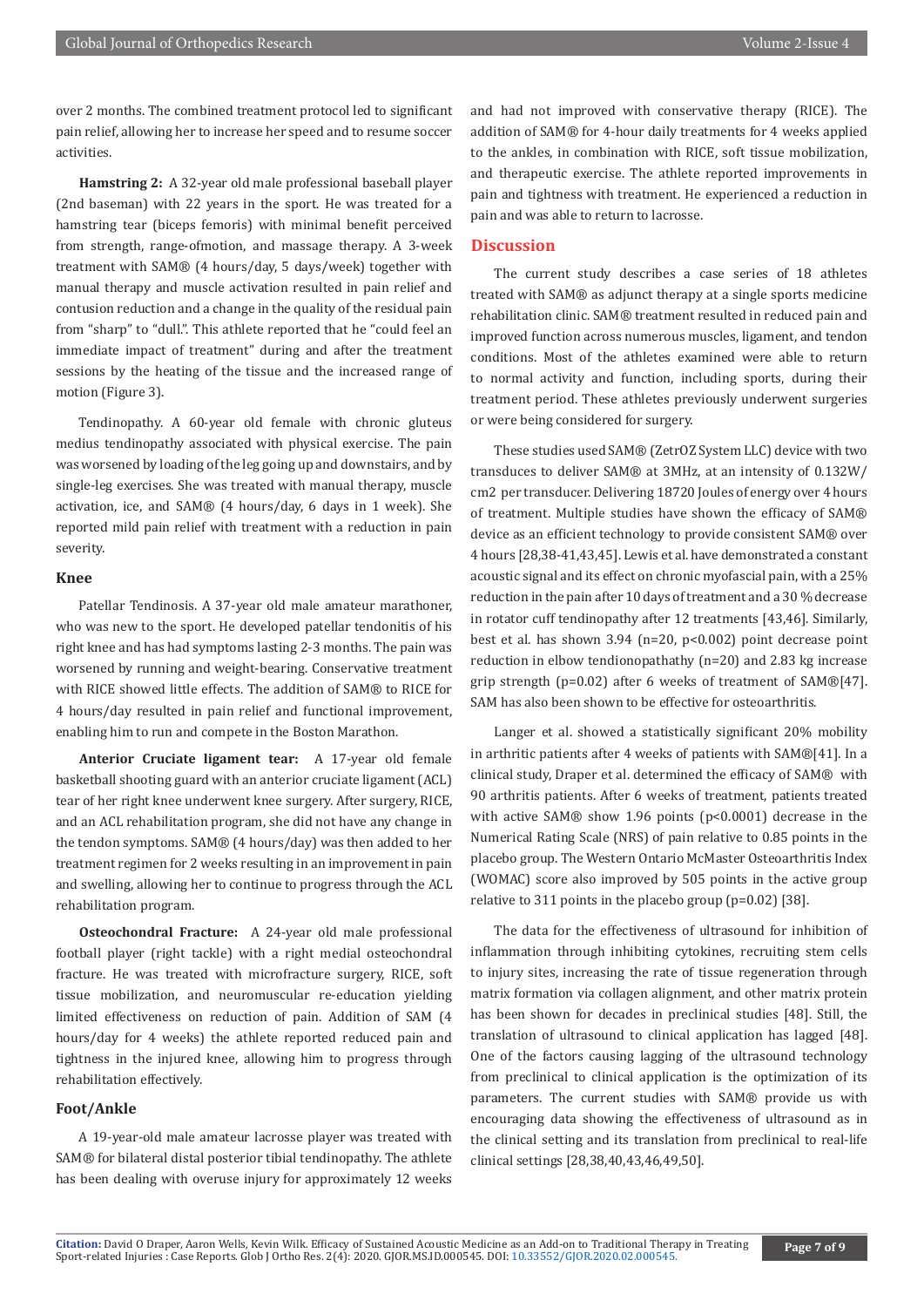The clinical data in this study confirms the effectiveness of the application of therapeutic ultrasound in reducing pain as adjunct therapy or standalone therapy. Muffic et al have shown the effectiveness of different intensities of ultrasound in pain associated to degenerative musculoskeletal diseases [51]. Although, a recent study by Noor et al. failed to draw any conclusive recommendation about application ultrasound in treatment pain management due to heterogeneity of conditions such as duration, intensity, frequency, and mode of application [52]. Multiple meta-analyses show that low-intensity therapeutic ultrasound is beneficial for chronic pain [35, 53-55].

SAM® is an optimized low-intensity continuous therapy that accelerates the natural process of healing by inhibiting inflammation, increase the rate of tissue regeneration, angiogenesis, and nutrient exchange. The application of LICUS through SAM®, the portable device makes it easy for athletes to use it as an add-on device to active recovery regime and accelerate the rate of recovery and probability of returning to the sport.

# **Conclusion/Summary**

Sport-related musculoskeletal injuries are highly prevalent and require novel approaches to accelerate healing. Traditional therapies may be insufficient for work-related injuries, causing athletes to suffer through pain and a long time to return to sporting activities. RICE, along with other therapies, has been used to treat musculoskeletal injuries. This study describes a case series of injured athletes receiving SAM® as an add-on therapy to traditional treatments to accelerate the healing process and decreases the pain and time to return to sporting activities as well as the overall quality of life.

#### **Acknowledgement**

None.

#### **Conflict of Interest**

Authors declare no conflict of interest.

#### **Disclosure**

Authors have nothing to disclose.

#### **References**

- 1. [Aicale RD, Tarantino, N Maffulli \(2018\) Overuse injuries in sport: a](https://pubmed.ncbi.nlm.nih.gov/30518382/)  [comprehensive overview. J Orthop Surg Res 13\(1\): 309.](https://pubmed.ncbi.nlm.nih.gov/30518382/)
- 2. [Fabricant PD, Nikita Lakomkin, Dai Sugimoto, Frances A Tepolt, Andrea](https://pubmed.ncbi.nlm.nih.gov/27121730/)  [Stracciolini, et al. \(2016\) Youth sports specialization and musculoskeletal](https://pubmed.ncbi.nlm.nih.gov/27121730/)  [injury: a systematic review of the literature. Phys Sportsmed 44\(3\): 257-](https://pubmed.ncbi.nlm.nih.gov/27121730/) [262.](https://pubmed.ncbi.nlm.nih.gov/27121730/)
- 3. [Humphrey JA, P Humphrey, AS Greenwood, JL Anderson, HS Markus, et](https://pubmed.ncbi.nlm.nih.gov/31213934/)  [al. \(2019\) Musculoskeletal injuries in real tennis. Open Access J Sports](https://pubmed.ncbi.nlm.nih.gov/31213934/)  [Med 10: 81-86.](https://pubmed.ncbi.nlm.nih.gov/31213934/)
- 4. Jancosko JJ, JE Kazanjian, (2012) Shoulder injuries in the throwing athlete. Phys Sportsmed 40(1): 84-90.
- 5. (2006) Centers for Disease, C and Prevention Sports-related injuries among high school athletes--United States, 2005-06 school year. MMWR Morb Mortal Wkly Rep 55(38): 1037-1040.
- 6. [Patel DR, A Yamasaki, K Brown \(2017\) Epidemiology of sports-related](https://pubmed.ncbi.nlm.nih.gov/28795006/) [musculoskeletal injuries in young athletes in United States. Transl](https://pubmed.ncbi.nlm.nih.gov/28795006/) [Pediatr, 6\(3\): 160-166.](https://pubmed.ncbi.nlm.nih.gov/28795006/)
- 7. [Weaver NL, SW Marshall, MD Miller \(2002\) Preventing sports injuries:](https://pubmed.ncbi.nlm.nih.gov/11932117/) [opportunities for intervention in youth athletics. Patient Educ Couns](https://pubmed.ncbi.nlm.nih.gov/11932117/) [46\(3\): 199-204.](https://pubmed.ncbi.nlm.nih.gov/11932117/)
- 8. [Hootman JM, R Dick, J Agel \(2007\) Epidemiology of collegiate injuries](https://pubmed.ncbi.nlm.nih.gov/17710181/) [for 15 sports: summary and recommendations for injury prevention](https://pubmed.ncbi.nlm.nih.gov/17710181/) [initiatives. J Athl Train 42\(2\): 311-319.](https://pubmed.ncbi.nlm.nih.gov/17710181/)
- 9. [Eskstrand J, M Hagglund, M Walden \(2011\) Injury incidence and injury](https://pubmed.ncbi.nlm.nih.gov/19553225/) [patterns in professional football: the UEFA injury study. Br J Sports Med](https://pubmed.ncbi.nlm.nih.gov/19553225/) [45\(7\): 553-538.](https://pubmed.ncbi.nlm.nih.gov/19553225/)
- 10. [Ekstrand J, M Hagglund, M Walden \(2011\) Epidemiology of muscle](https://pubmed.ncbi.nlm.nih.gov/21335353/) [injuries in professional football \(soccer\). Am J Sports Med 39\(6\): 1226-](https://pubmed.ncbi.nlm.nih.gov/21335353/) [1232.](https://pubmed.ncbi.nlm.nih.gov/21335353/)
- 11. [Kirkby Shaw K, Leilani Alvarez, Sasha A Foster, Julia E Tomlinson, Aaron](https://pubmed.ncbi.nlm.nih.gov/31271225/) [J Shaw, et al. \(2020\) Fundamental principles of rehabilitation and](https://pubmed.ncbi.nlm.nih.gov/31271225/) [musculoskeletal tissue healing. Vet Surg 49\(1\): 22-32.](https://pubmed.ncbi.nlm.nih.gov/31271225/)
- 12. [Guillen Garcia P \(2010\) Cell and molecular medicine in musculoskeletal](https://pubmed.ncbi.nlm.nih.gov/21877405/) [system lession \(sports\) \(healing cells\). An R Acad Nac Med \(Madr\)](https://pubmed.ncbi.nlm.nih.gov/21877405/) [127\(1\): 171-183.](https://pubmed.ncbi.nlm.nih.gov/21877405/)
- 13. [Van den Bekerom MP, Peter A A Struijs, Leendert Blankevoort, Lieke](https://pubmed.ncbi.nlm.nih.gov/22889660/) [Welling, C Niek van Dijk, et al. \(2012\) What is the evidence for rest, ice,](https://pubmed.ncbi.nlm.nih.gov/22889660/) [compression, and elevation therapy in the treatment of ankle sprains in](https://pubmed.ncbi.nlm.nih.gov/22889660/) [adults? J Athl Train 47\(4\): 435-443.](https://pubmed.ncbi.nlm.nih.gov/22889660/)
- 14. [Jarvinen TA, Teppo L N Jarvinen, Minna Kaariainen, Ville Aarimaa,](https://pubmed.ncbi.nlm.nih.gov/17512485/) [Samuli Vaittinen, et al. \(2007\) Muscle injuries: optimising recovery. Best](https://pubmed.ncbi.nlm.nih.gov/17512485/) [Pract Res Clin Rheumatol 21\(2\): 317-331.](https://pubmed.ncbi.nlm.nih.gov/17512485/)
- 15. [Gomes C, Almir Vieira Dibai-Filho, Fabiano Politti, Tabajara de Oliveira](https://pubmed.ncbi.nlm.nih.gov/30098822/) [Gonzalez, Daniela Aparecida Biasotto-Gonzalez \(2018\) Combined Use of](https://pubmed.ncbi.nlm.nih.gov/30098822/) [Diadynamic Currents and Manual Therapy on Myofascial Trigger Points](https://pubmed.ncbi.nlm.nih.gov/30098822/) [in Patients with Shoulder Impingement Syndrome: A Randomized](https://pubmed.ncbi.nlm.nih.gov/30098822/) [Controlled Trial. J Manipulative Physiol Ther 41\(6\): 475-482.](https://pubmed.ncbi.nlm.nih.gov/30098822/)
- 16. [Johnston R, R Cahalan, MO Keeffe, KO Sullivan, T Comyns \(2018\) The](https://pubmed.ncbi.nlm.nih.gov/29559317/) [associations between training load and baseline characteristics on](https://pubmed.ncbi.nlm.nih.gov/29559317/) [musculoskeletal injury and pain in endurance sport populations: A](https://pubmed.ncbi.nlm.nih.gov/29559317/) [systematic review. J Sci Med Sport 21\(9\): 910-918.](https://pubmed.ncbi.nlm.nih.gov/29559317/)
- 17. [Tuakli-Wosornu YA, Evgeny Mashkovskiy, Taylor Ottesen, Mark Gentry,](https://pubmed.ncbi.nlm.nih.gov/29627086/) [Daniel Jensenet, al. \(2018\) Acute and Chronic Musculoskeletal Injury in](https://pubmed.ncbi.nlm.nih.gov/29627086/) [Para Sport: A Critical Review. Phys Med Rehabil lin N Am 29\(2\): 205-243.](https://pubmed.ncbi.nlm.nih.gov/29627086/)
- 18. [Kannan P \(2012\) Management of myofascial pain of upper trapezius: a](https://pubmed.ncbi.nlm.nih.gov/22980377/) [three-group comparison study. Glob J Health Sci 4\(5\): 46-52.](https://pubmed.ncbi.nlm.nih.gov/22980377/)
- 19. [Owens BD, \(2016\) Return to Play Following Musculoskeletal Injury. Clin](https://pubmed.ncbi.nlm.nih.gov/27543410/) [Sports Med, 35\(4\): 45-46.](https://pubmed.ncbi.nlm.nih.gov/27543410/)
- 20. [Elkin JL, E Zamora, RA Gallo \(2019\) Combined Anterior Cruciate](https://pubmed.ncbi.nlm.nih.gov/30929138/) [Ligament and Medial Collateral Ligament Knee Injuries: Anatomy,](https://pubmed.ncbi.nlm.nih.gov/30929138/) [Diagnosis, Management Recommendations, and Return to Sport. Curr](https://pubmed.ncbi.nlm.nih.gov/30929138/) [Rev Musculoskelet Med 12\(2\): 239-244.](https://pubmed.ncbi.nlm.nih.gov/30929138/)
- 21. [Jiang X, Oleksandra Savchenko, Yufeng Li, Shiang Qi, Tianlin Yang, et al.](https://pubmed.ncbi.nlm.nih.gov/30596564/) [\(2019\) A Review of Low-Intensity Pulsed Ultrasound for Therapeutic](https://pubmed.ncbi.nlm.nih.gov/30596564/) [Applications. IEEE Trans Biomed Eng 66\(10\): 2704-2718.](https://pubmed.ncbi.nlm.nih.gov/30596564/)
- 22. [Azuma Y, M Ito, Y Harada, H Takagi, T Ohta, et al. \(2001\) Low-intensity](https://pubmed.ncbi.nlm.nih.gov/11315994/) [pulsed ultrasound accelerates rat femoral fracture healing by acting on](https://pubmed.ncbi.nlm.nih.gov/11315994/) [the various cellular reactions in the fracture callus. J Bone Miner Res](https://pubmed.ncbi.nlm.nih.gov/11315994/) [16\(4\): 671-680.](https://pubmed.ncbi.nlm.nih.gov/11315994/)
- 23. [Takikawa S, N Matsui, T Kokubu, M Tsunoda, H Fujioka, et al. \(2001\)](https://pubmed.ncbi.nlm.nih.gov/11270523/) [Low-intensity pulsed ultrasound initiates bone healing in rat nonunion](https://pubmed.ncbi.nlm.nih.gov/11270523/) [fracture model. J Ultrasound Med 20\(3\): 197-205.](https://pubmed.ncbi.nlm.nih.gov/11270523/)
- 24. Sahu N, HJ Viljoen, A Subramanian (2019) Continuous low-intensity ultrasound attenuates IL-6 and TNFalpha-induced catabolic effects and repairs chondral fissures in bovine osteochondral explants. BMC Musculoskelet Disord 20(1): 193.